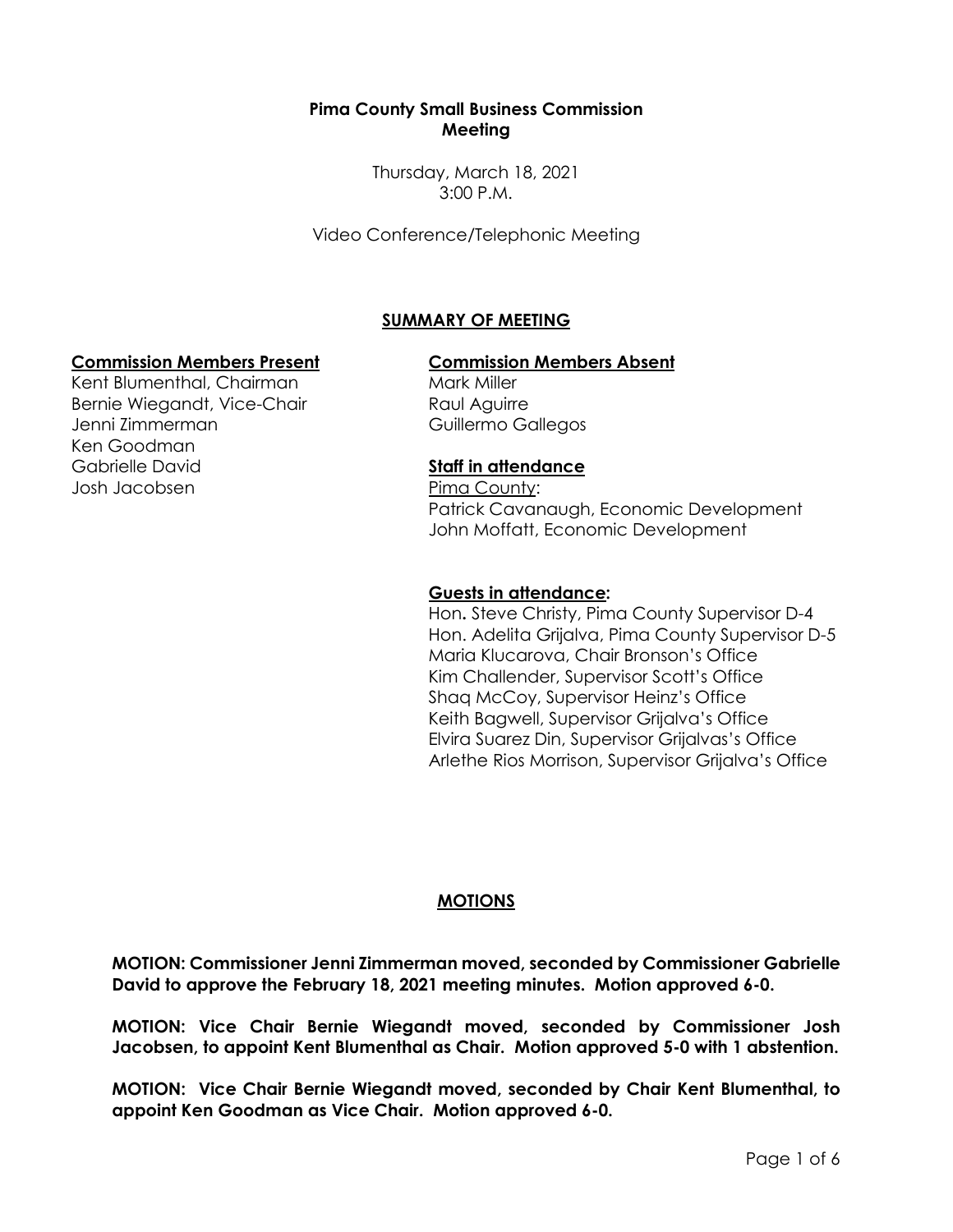**MOTION: Commissioner Josh Jacobsen moved, seconded by Commissioner Jenni Zimmerman, to adjourn the meeting. Motion approved 6-0.**

### **MEETING SUMMARY**

### 1. Call to Order

The meeting began at 3:05 p.m.

#### 2. Roll Call

Roll call was conducted by Patrick Cavanaugh to start the meeting.

#### 3. Chair's Report: Review of the agenda and virtual meeting protocols

Chairman Blumenthal welcomed newly appointed Commissioner Carlos Ruiz and Hon. Supervisor Adelita Grijalva; wished a speedy recovery to Commissioner Aguirre, and extended condolences to the family of Ellen Kirton, director of the Small Business Development Center. Commissioner Goodman noted Ms. Kirton's passing as a tremendous loss to the business community. Chairman Blumenthal remarked on the years of service of Deseret Romero to the Commission and Pima County before her recent resignation: and provided a brief overview of the meeting protocols and the review of the meeting agenda.

#### 4. Call to the Public

All of the guests in attendance introduced themselves and greeted the Commission.

5. Introduction: Hon. Pima County Supervisor Adelita Grijalva

Supervisor Grijalva

#### Approval of Minutes

### **MOTION: Commissioner Jenni Zimmerman moved, seconded by Commissioner Gabrielle David to approve the February 18, 2021 meeting minutes. Motion approved 6- 0.**

5.

#### 6. Ms. Diane Frisch, Director, Pima County Tourism and Attractions presentation

Ms. Diane Frisch provided a PowerPoint presentation to the Commission specific to tourism and attractions in southern Arizona including the impact of the COVID 19 pandemic on the business aspects of Pima County tourism, attractions, festivals and events.

Ms. Frisch then answered questions from the Commission and discussed the following topics: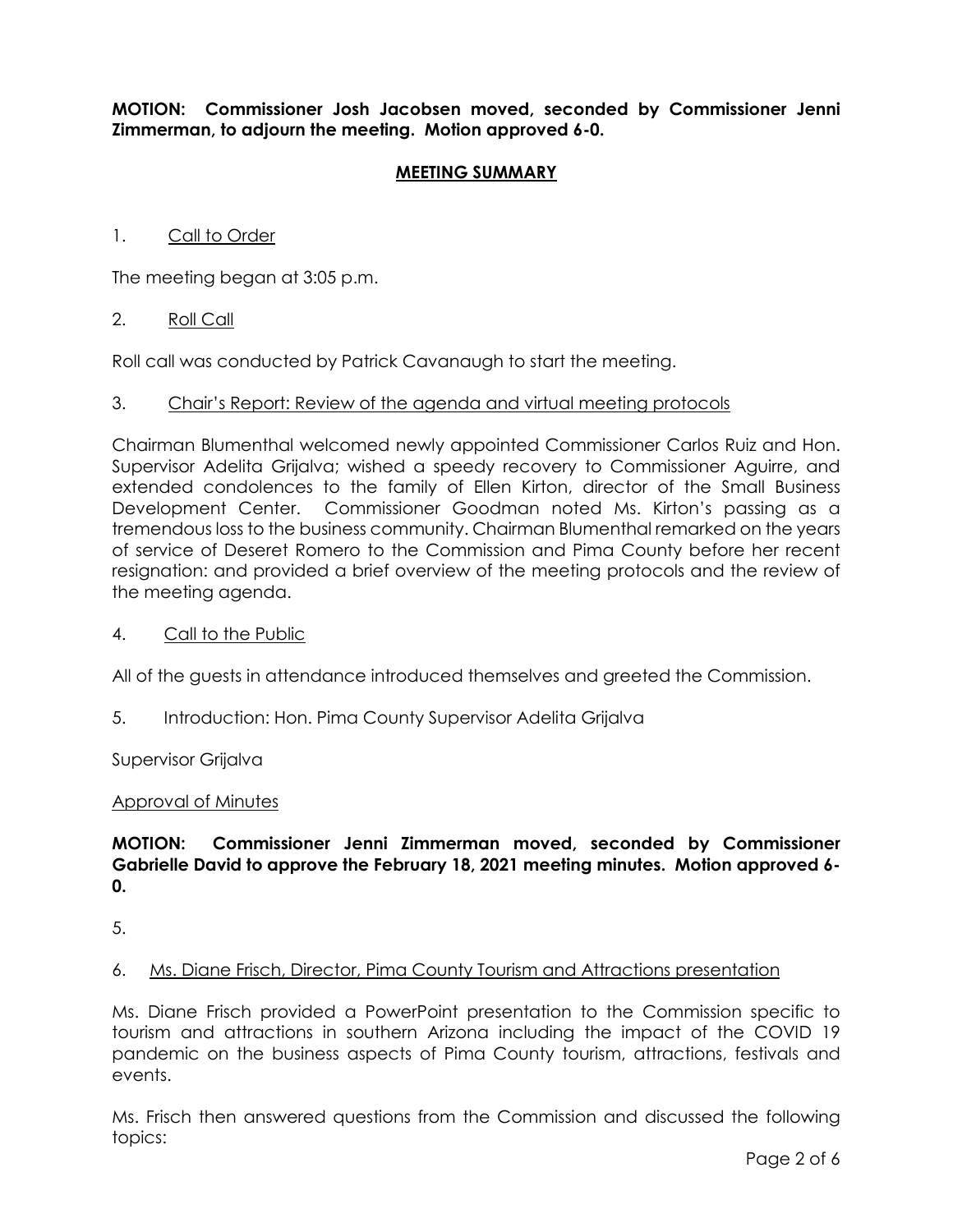- Pima County PimaEats program
- Outreach to restaurants
- Pima County Ready for You
- Hospitality workforce
- Kino Stadium activities
- Job losses in the hospitality sector

Commissioners Jacobsen and Goodman expressed concern about the lack of outreach to restaurants for PimaEats and asked how many restaurants participated in Pima Ready for You and how many restaurants were in Pima County.

Commission Coordinator Patrick Cavanaugh stated 1,300 restaurants in Pima County had been certified through Pima Ready for You and that he was unsure how many restaurants were in Pima County, there are only approximately 9,000 restaurants statewide.

## 7. Coordinator's report and updates

Mr. Cavanaugh reported on the following items:

- County Administrator's March 17, 2921 correspondence related to the COVID-19 pandemic and the federal American Rescue Plan.
- Two funding tranches from Treasury, still awaiting federal guidance.
- American Rescue Plan details for Cities/Counties/States is still forthcoming.
- b. SBC-proposed revisions to the Pima County 'COVID-19 Safety Standards Business & Community Reporting' webpage

The business reporting page is not receiving very many complains lately. The Pima County Health and Communications departments are reluctant to make any changes to the language on the site in anticipation of Arizona's governor rescinding the executive order in the near future.

c. Pima County Supervisor appointments to fill two (2) SBC vacancies

The District 4 office has placed Mr. Carlos Ruiz of HT Metals on the April Board of Supervisors agenda for appointment. Both the District 2 and District 4 offices were working on their vacancies.

Discussion occurred regarding the Commission by-laws and the number of unexcused absences that trigger automatic removal from the Commission. Chairman Blumenthal and Commissioner Goodman agreed that an examination of the by-law requirement and passed Commissioner absences should be conducted at a future meeting.

d. 2020 Small Business Awards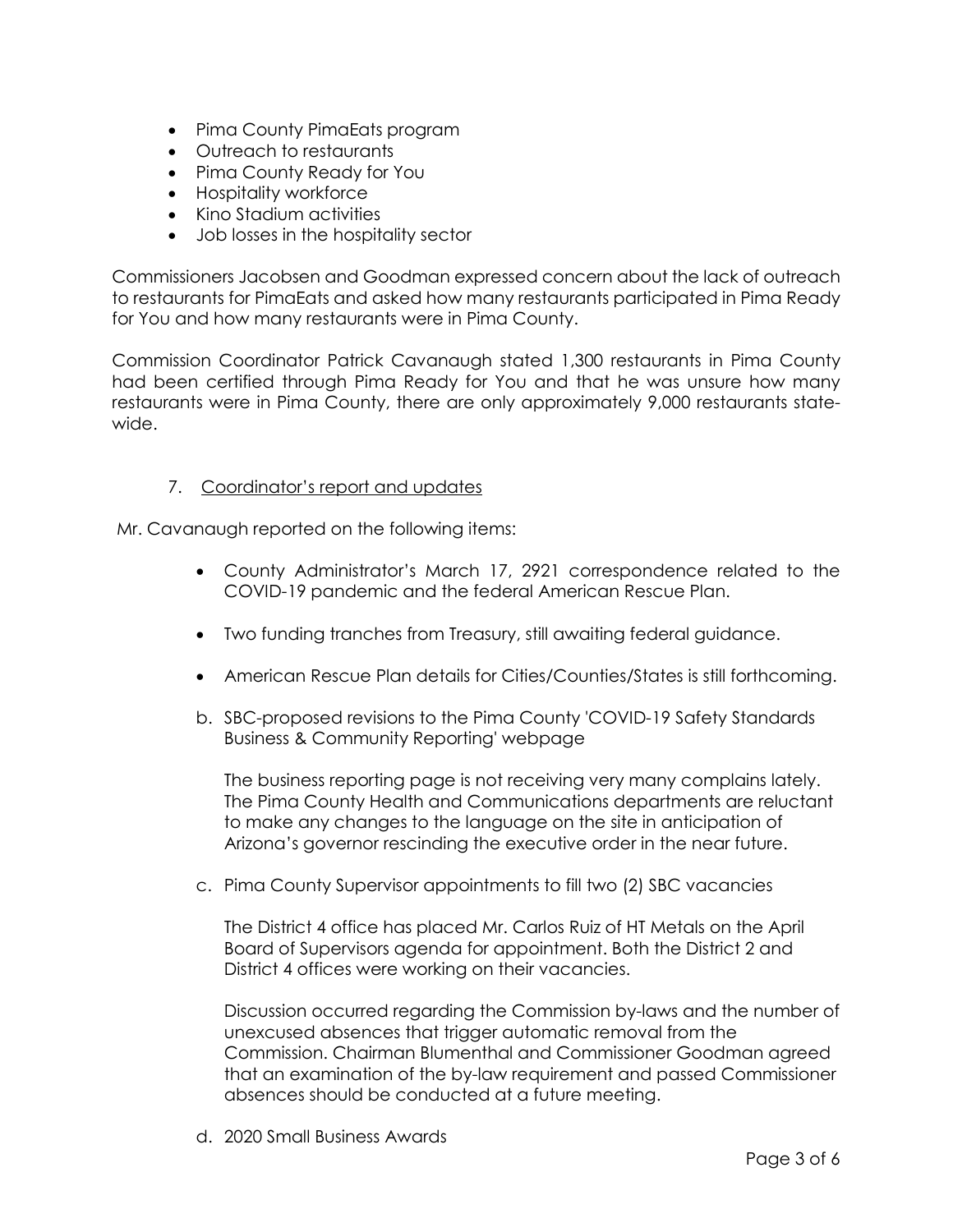Ms. Romero reported that two of the award winners had received their award of \$500 and that the remaining award winner was recently registered with County Vendor Relations to receive their award.

Chairman Blumenthal inquired as to the when the Board of Supervisors would return to in-person meetings.

Mr. Cavanaugh noted that the Board had not directly indicated the timeframe yet. The Supervisors will make that decision publicly and will likely base it on the public health data. The Supervisors will make the decision and he could offer no additional insight.

- 8. Unfinished Business
	- a. 'Ready for You 2.0' PSA Radio Spots

Ready for You Subcommittee Chair Ken Goodman updated the Commission on the content of the scripts developed for the ad campaign and reported that the initial drafts of the Hilton & Myers ad spots had been shared with the Commission's subcommittee. Commissioner Goodman commented on the prominence of the Small Business Commission in both the radio and digital ad spots and thought the ads were good.

Commissioner Jacobsen said he would like to see a different message in the radio spots and had not seen the digital ads, but believed business had moved beyond Ready for Your and Ready for You 2.0.

Commissioner reiterated the importance of the Commission leading on this issue for small business.

Mr. Cavanaugh stated the County's public health professionals felt it was a critical time to get this message out.

Chair Blumenthal directed that any additional suggestion about the ad scripts be forwarded to Mr. Cavanaugh.

Commissioner Jacobsen complimented Commission Goodman's work in moving the ad initiative forward.

b. Election of Small Business Commission Officers (2021-2022)

Chair Blumenthal directed Mr. Cavanaugh to oversee the item discussion. Mr. Cavanaugh recapped the by-law election process and the nominees from the last meeting and asked Vice Chair Wiegandt to make the motions.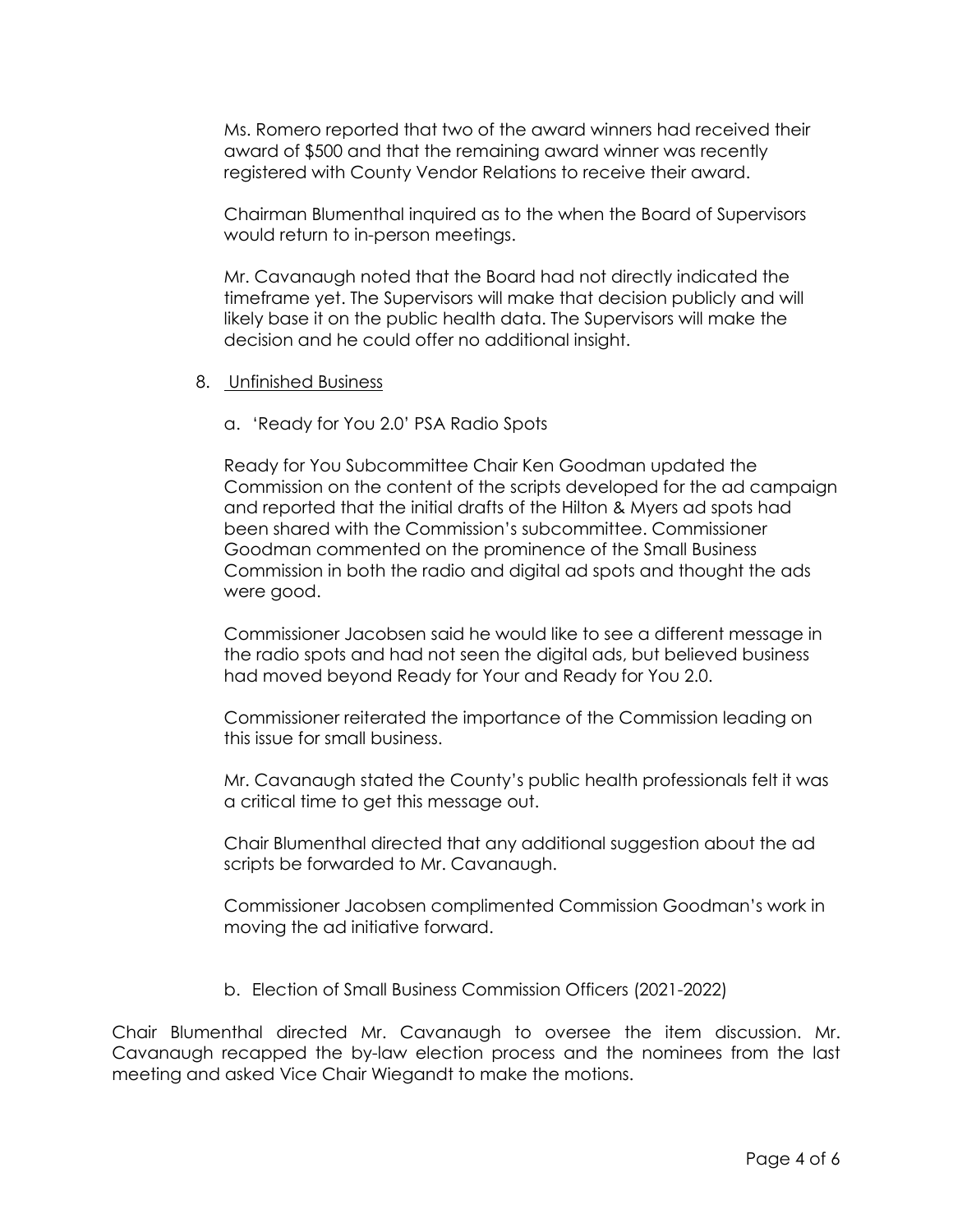**MOTION: Vice Chair Bernie Wiegandt moved, seconded by Commissioner Josh Jacobsen to appoint Kent Blumenthal as Chair. Motion approved 5-0 (Chairman Blumenthal abstained)** 

**MOTION: Vice Chair Bernie Wiegandt moved, seconded by Chairman Blumenthal, to appoint Ken Goodman as Vice Chair. Motion approved 6-0.**

### 9. New Business

a. Service Worker Hiring Difficulties

Commissioner Zimmerman recounted the difficulties that she has had hiring workers for her business and what she's hearing from other businesses about the effect of the stimulus payments and additional unemployment benefits that make it difficult to hire people.

Commissioner Jacobsen said he believes business is competing with the government and he hears that other businesses are having problems finding job applicants.

Chair Blumenthal asked if wages are playing a role in the problem. Commissioner Jacobsen said it's not the primary issue. Vice Chair Goodman said he believes in the construction industry the primary issue is a lack of skilled labor.

Chairman Blumenthal directed that the item be retained on the next agenda for further discussion. Mr. Cavanaugh stated it is a confluence of issues leading to the open positions and would add that childcare issues and the disproportionate impact of the pandemic economy on women are also part of the problem but he would attempt to provide objective research on the issue to the Commission

b. Discussion Items (Chairman Blumenthal)

Chair Blumenthal noted six topics were listed under this item but in the interest of time he would defer some topics to the next agenda and address the following:

1.AZ HB 2770 '*Businesses exempt from mask mandate*'

Chair Blumenthal explained the proposed legislation and asked for comment from the Commission.

Vice Chair Goodman felt the bill was premature due to the continuing pandemic. Commissioner Jacobsen said the bill removes business from the role of enforcing mask mandates and helps delineate government and private sector bills.

Mr. Cavanaugh provided an update on the status of the bill from the legislative website.

Chairman Blumenthal asked if the Pima County Board of Supervisors had taken a position on the bill. Mr. Cavanaugh replied they had not.

Commissioner Jacobsen said Supervisor Christy had come out strongly at the last Board meeting about governmental mask mandates and suggested a motion to seek metrics and data from Pima County on when mandates could be ended.

Vice Chair Goodman suggested a motion encouraging the Board to oppose the legislation.